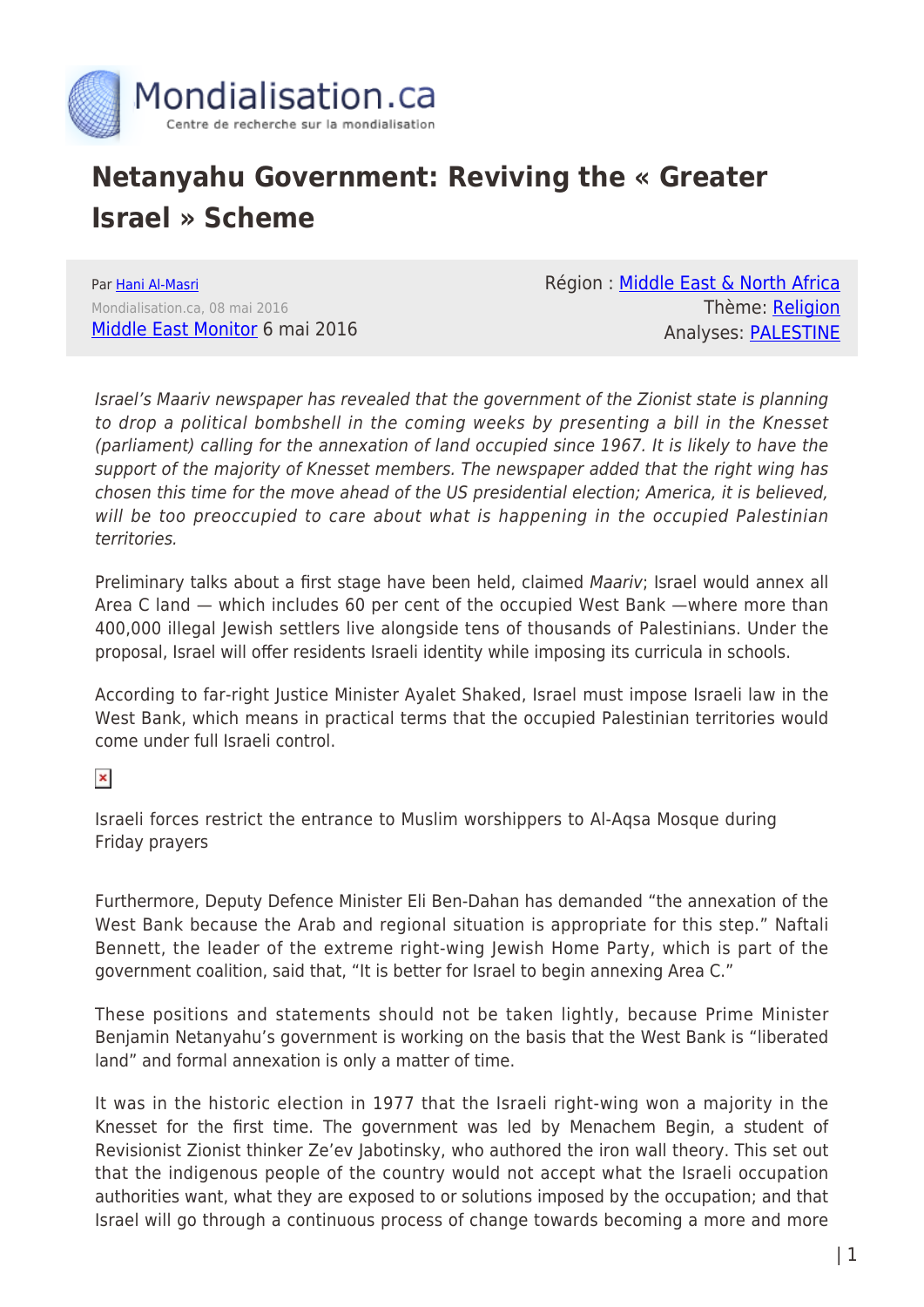Jewish, right-wing, settler-based and racist state.

This trend has deepened dramatically since Netanyahu's return to government in 2009 when Israel's so-called "third phase" began. The right-wing became the mainstream, dominating power in government and society. At the same time, the influence of Knesset members, parties and groups wanting to find a solution that includes the establishment of a Palestinian state alongside Israel faded to the point that the Labour Party abandoned this option. Instead, it adopted unanimously a plan put forward by the country's President, Chaim Herzog. The plan was based on a unilateral solution that calls for formal separation of the areas populated by Palestinians in order to protect Israel as a Jewish state, and not to expose it to the risk of becoming a bi-national state.

There are a series of changes taking place in Israel where secular and liberal characteristics have all but disappeared, while the religious right-wing has become more prominent. These changes have been made through the adoption of laws and policies, and by imposing facts on the ground that make changing this reality very difficult. If, for example, we look at the state's relations with the Palestinians, we find that voices calling for their deportation are increasing; these are the voices of people in senior positions in the government, army, security services and Knesset, as well as various state institutions. Also, the Israeli government moved from conflict management and the creation of facts on the ground that can help Israel to impose its unilateral solution when negotiating "final status" issues, to simply imposing that unilateral solution. Thus, the central part of the Israeli government and the opposition basically gave up any semblance of agreement on the establishment of a Palestinian state to the extent that they refuse even to countenance it.

The Israeli position became such that the government refused to talk with the Palestinians unless the latter agreed in advance to specific conditions. These included recognition of Israel as a "Jewish state" for all Jewish people all over the world, and for Israel's security to be the main, and perhaps only, frame of reference for Palestinian-Israeli relations now and in the future. Israel also insists on the presence of its occupation forces in strategic locations within the Palestinian state after its establishment, and the granting of absolute freedom of movement for them all over the "Promised Land".

It is within this context that the number of illegal Jewish settlers in the occupied West Bank has reached more than 700,000. Israel is working at an accelerated pace to increase this to one million within a few years.

We can also talk about Israel's keenness to separate the West Bank from the Gaza Strip and doing all it can to make it a permanent political and physical separation. It is doing this by stripping the Palestinian Authority of its power, to such an extent that, as President Mahmoud Abbas has said repeatedly, the PA is an authority without authority, in spite of all the concessions that he and his ministers have made. The PA continues to be committed to the terms of the Oslo Accords; it accepts the 2003 international road map; and it has made unilateral commitments while Israel shows no commitment at all. From this position, we can understand why the Israeli government refused the offer made by the PA to stop threatening to implement decisions of the Palestinian Central Council, including an end to security coordination with the Israelis, in exchange for Israel's commitment not to enter Area A. The authority suggested that this could begin with Ramallah and Jericho first, and if that works out, whereby Palestinian security forces would carry out their job in a manner that relieves the occupation from storming into these areas, then the experience could be spread to the rest of the occupied territories. The Netanyahu government was quick to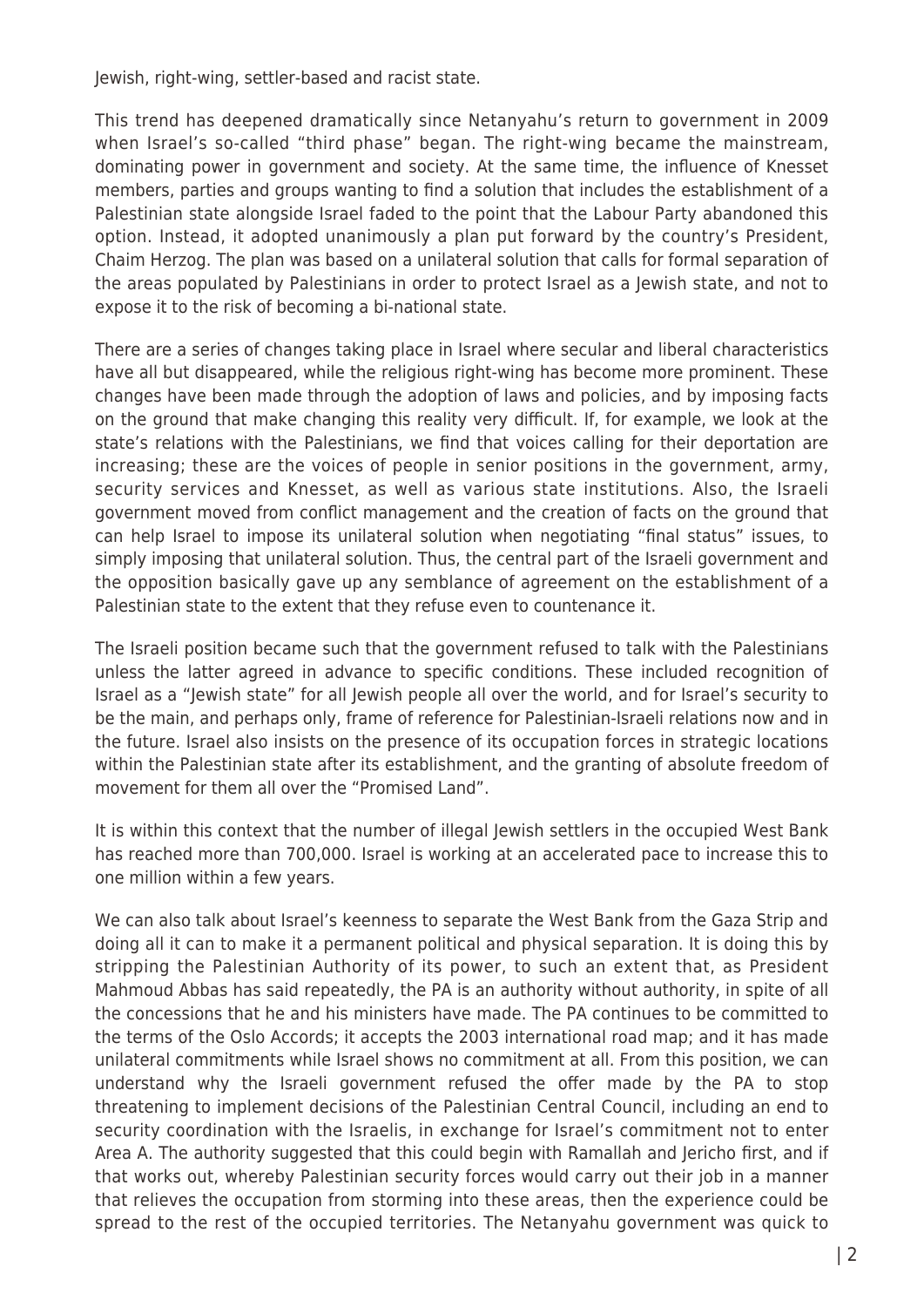reject any suggestion that would restrict the freedom of the occupation army to move across any area at will; this freedom is sacred for Israel, despite it paying tribute to the achievements of the Palestinian security services.

The question now is whether it would be possible to continue with the same policy that was used during negotiations, even though it was an illusion, and Israel is now becoming more vicious and refuses to partake in any negotiations whatsoever. It continues to impose its own solutions on the ground, stating clearly what it intends to do as it takes advantage of developments in the Arab region (where the Iranian threat has more priority than anything else) and around the world, which it believes have improved its strategic position.

Israel thinks that it has a great opportunity to achieve the still unfulfilled goals of the Zionist movement: the establishment of Israel on the whole of historic Palestine and beyond; in short, to revive the "Greater Israel" scheme from the Nile to the Euphrates.

The Zionist state of Israel is relying on the deteriorating Arab situation and the decline of the Palestinian national cause, which is weak, self-destructive and disoriented. The Palestinian leadership is still going round in circles reproducing the same old options without having enough courage to adopt anything new. Both of the main factions are just hanging around and waiting; the others are too small, weak and fragmented to do anything constructive.

Despite all of the above, the path to achieving "Greater Israel" is not smooth. The Palestinians, despite all that they suffer from, are still sticking to their cause, their rights and their presence on their land, and they continue to resist with all available forms of popular and armed resistance. They have also encouraged an international boycott, divestment and sanctions (BDS) movement against Israel which threatens it strategically, and they have UN recognition of Palestine as a state. They have since joined a number of international institutions, notably the International Criminal Court. Most importantly, the Palestinians started a new intifada in October fuelled by individuals with no formal leadership, factions, the PLO or the PA; this is reminding the Israelis that the Palestinians are still there, that resistance continues one generation after the other, and that this racist, colonial-settler occupation cannot continue to be quiet, profitable and permanent.

Although there are elements of strength and a suitable environment for the revival of "Greater Israel" it has some weaknesses. If the Palestinians could learn how best to utilise them, they would be successful. Some of the weak points include Israel being an enemy to itself, proposing a project that has no future as it raises discontent and resentment across the globe, prompting criticism even from its trusted allies, like the United States, Britain, Germany and France.

In order to defeat hostile schemes, the Palestinians need a vision, a national institution, a leadership that is up to the challenges and risks and able to employ opportunities; they need an effective political hierarchy and a strategy for the struggle that can achieve the maximum in each stage. They can then move on to achieve more and more until they realise the humanitarian, democratic and historical solution on the ruins of the racist, colonial-settler, Zionist project.

Translated from [Masarat.ps,](http://masarat.ps/ar/content/%D8%A5%D8%AD%D9%8A%D8%A7%D8%A1-%D8%A5%D8%B3%D8%B1%D8%A7%D8%A6%D9%8A%D9%84-%D8%A7%D9%84%D9%83%D8%A8%D8%B1%D9%89%E2%80%8E) 3 May, 2016